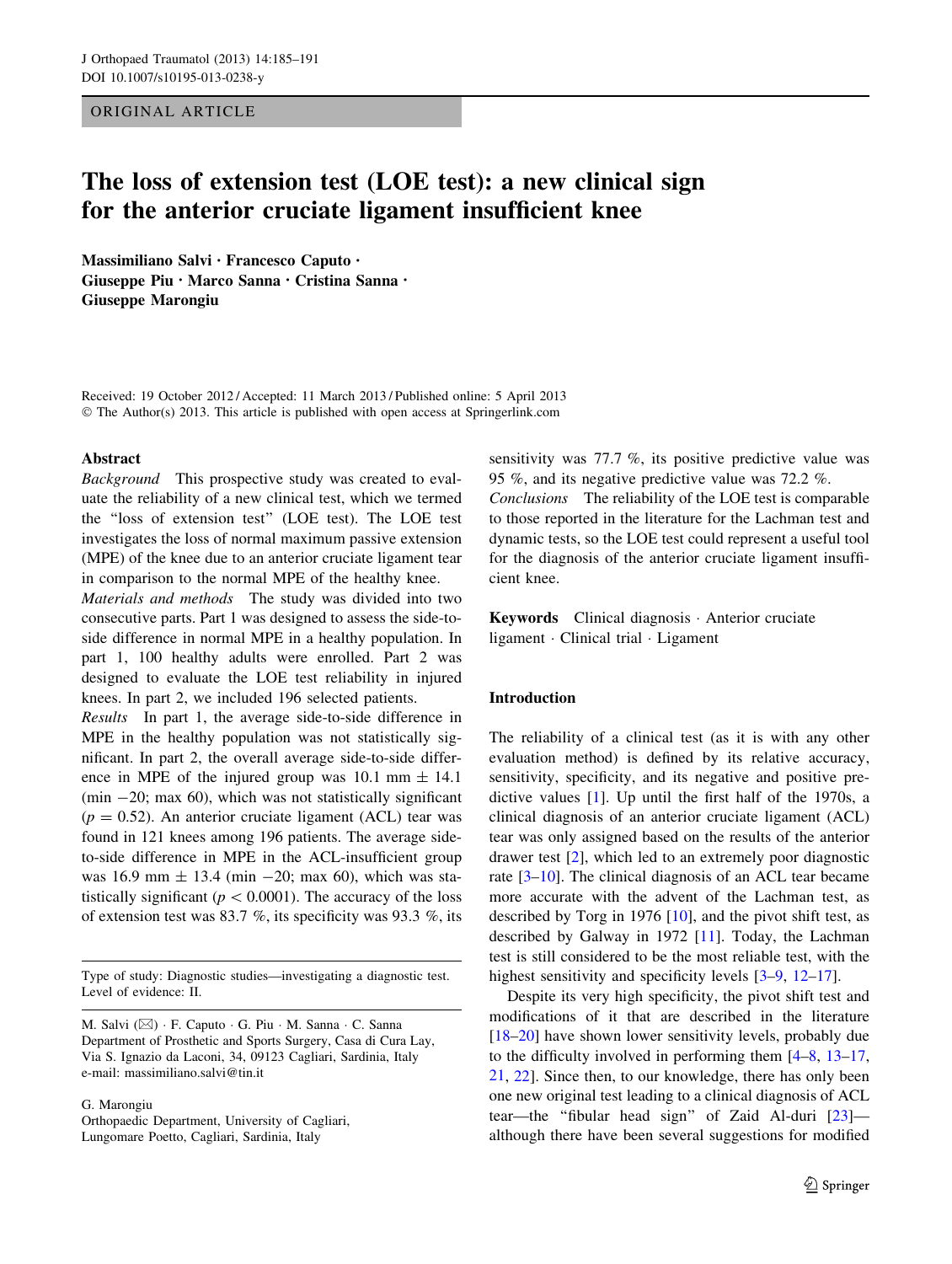<span id="page-1-0"></span>Lachman tests that have certainly proven useful in some cases, with demonstrated sensitivity and specificity [[12,](#page-6-0) [24](#page-6-0)–[29\]](#page-6-0).

However, the ACL-injured knee continues to be difficult to diagnose, given that common tests are difficult to perform on anxious or large patients or by small-handed clinicians [[7,](#page-6-0) [12,](#page-6-0) [14](#page-6-0), [24,](#page-6-0) [26,](#page-6-0) [28](#page-6-0), [29](#page-6-0)]. In this blind prospective study we have evaluated the reliability of a new clinical test that we termed the ''loss of extension test'' (LOE test). This test is physically very easy to perform and permits the diagnosis of ACL tears.

#### Materials and methods

#### How the LOE test should be performed

The acronym LOE, which stands for ''loss of extension,'' clearly defines what the test is going to investigate: the loss of normal maximum passive extension (MPE) of a knee affected by ACL insufficiency. The MPE of the knee may be evaluated in the prone position, as described by Sachs et al. in 1989 [[30\]](#page-6-0), by measuring the difference between the patient's heels. For our purpose, we modified this method by measuring the distance between the patient's heels while the patient lies supine on a rigid orthopedic bed with both knees extended and the examiner passively extends both knees in sequence.

The examiner stabilizes the thigh of the unaffected knee with one hand with the patellae facing forward, while the other hand extends the knee into the maximum passive extension (Fig. 1a). A second examiner measures the distance between the patient's heel and the bed (Fig. 1b). The test is then applied in exactly the same way to the affected knee (Fig. [2a](#page-2-0)). The test is positive when the knee affected by an ACL tear extends less than the healthy contralateral knee (Fig. [2b](#page-2-0)).

The LOE test's supposed pathomechanics

Although we do not have any experimental data to prove it, we can hypothesize about the LOE test's pathomechanics. In order to provide a possible explanation for this phenomenon, we assume that the tibia is anteriorly subluxated in extension in an ACL-insufficient knee, as previously reported by Almekinders and Chiavetta [\[31\]](#page-6-0). Should the tibia subluxate in extension, the posterior capsule could be abnormally tight and responsible for the limitation of the physiological maximum extension of the knee seen in cases of ACL tear. An experimental study is in progress to evaluate the tension of the posterior capsule in extension before and after ACL section.



Fig. 1 a The thigh of the unaffected knee is stabilized by one of the examiner's hands, with the patellae facing forward, while the other hand extends the knee into the maximum passive extension (MPE). b The distance between the patient's heel and the orthopedic bed is measured

The present study was divided into two consecutive parts. Part 1 was designed to assess the normal side-toside difference in MPE in millimeters between the right and left knees in a healthy population. For this purpose, we enrolled one hundred healthy adults with no history, symptoms, or signs of knee pathology or injury. There were 44  $(44\%)$  males and 56  $(56\%)$  females. The average age was 29 years (min 16; max 44). Part 2 was designed to evaluate the LOE test reliability. For this purpose, we carried out a blind prospective study on a population of 196 new patients affected by unilateral knee pathology, before taking patient histories and before any other clinical test was applied. The affected side of the patient was also blind to the examiner.

The exclusion criteria were: patients under 15 and over 50 years of age; previous knee surgery; injured contralateral knee; loss of motion of both knees in extension. There were 158 (80.6 %) males and 38 (19.4 %) females. The average age was 30.4 years (min 15; max 50). The affected knee was the right in 100 cases (51 %) and the left in 96 cases (49 %). MRI findings, available for all of the patients (100 %), or surgical findings, available in 181 patients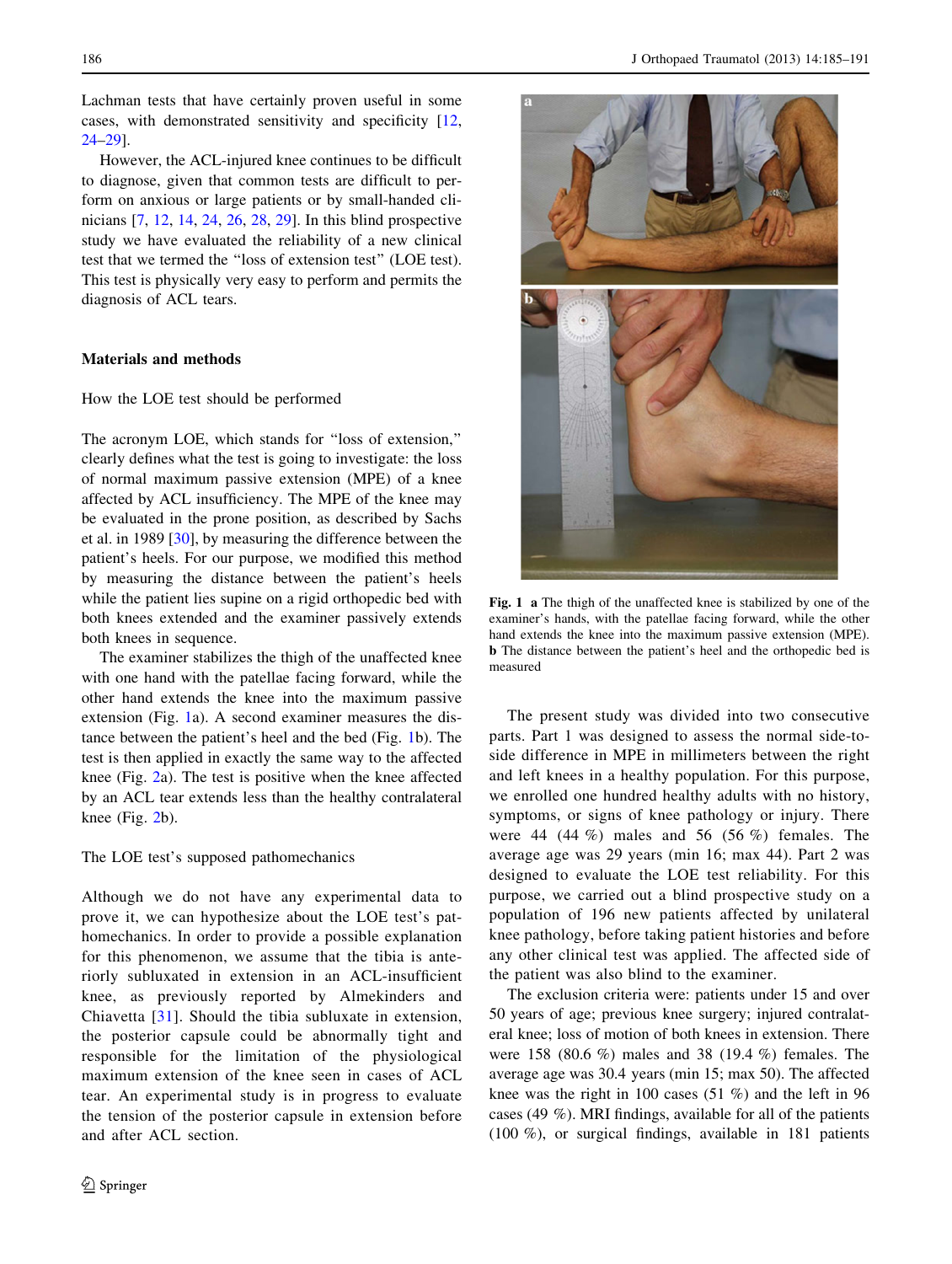<span id="page-2-0"></span>

Fig. 2 a The test is applied to the injured knee in the same way as described for Fig. [1.](#page-1-0) b The test is positive when the affected knee extends less than the healthy contralateral knee

(92.3 %), were used as a reference standard for the final diagnosis. The level of diagnostic reliability of the LOE test was evaluated based on analyses of accuracy, sensitivity, specificity, and positive and negative predictive values, according to Levinsohn and Baker [\[1](#page-6-0)]. The LOE test was performed by the senior author (MS) on three consecutive occasions.

The average value obtained from the three consecutive evaluations was taken as the definite value. We arbitrarily assigned a positive value when the MPE value of the affected knee was less than that of the contralateral healthy knee, and a negative value when the opposite was true. Statistical analyses were performed using the XLSTAT 2009.5.01 software package from Microsoft. The T test was used for independent and pairwise samples. Linear regression analysis and the analysis of covariance model (ANCOVA) were also performed to compare different samples (pairwise comparisons were made with Bonferroni correction and the Wilcoxon test). Gender, age (for parts 1 and 2), and associated ligament injuries (for part 2 only) were statistically evaluated as independent variables. The level of significance was set at  $p < 0.05$ , with a confidence interval of 95 %.

#### Results

#### Results for part 1

The results for part 1 are reported in Table [1.](#page-3-0) The average MPE for the left knee was  $35.2$  mm  $\pm$  15.6 (min 0; max 70). The average MPE for the right knee was 35.7 mm  $\pm$  14.8 (min 0; max 65). The average side-to-side difference in MPE was  $2.5$  mm  $\pm$  5.1 (min 0; max 25). Only one case showed a side-to-side difference in MPE of more than 10 mm (25 mm; there was no clear reason for this). The side-to-side difference in MPE for healthy knees was not statistically significant ( $p = 0.79$ ). Gender and age did not show statistical significant differences ( $p = 0.58$ ) and  $p = 0.24$ , respectively).

Based on these results, as previously reported by Portner and Pakzac [[32\]](#page-6-0) for other purposes, one standard deviation above the mean of the side-to-side difference in MPE of the normal population was taken as abnormal. Therefore, we considered a side-to-side difference in MPE of more than 6 mm as indicative of a positive LOE test in part 2.

# Results of Part 2

The final diagnosis is reported in Table [2.](#page-3-0) A complete ACL tear was found in 121 knees (61.7 %), whereas other knee pathologies with no ACL insufficiency were found in 75 knees (38.3 %). The ACL tear was isolated in 75 knees (61.9 %) and associated with medial or lateral collateral ligament tears in 16 knees (13.2 %). In the ACL-injured group (121 knees), there were 12 acute injuries (within 3 weeks) and 109 chronic injuries (more than 3 weeks). The average time between injury and examination was 4.9 months (min 2 weeks; max 16 months). The overall average MPE of the contralateral healthy knee was 35 mm  $\pm$  19.8 (min 5; max 105). The overall average MPE of the affected knee was  $24.8$  mm  $\pm$  17.1 (min 0; max 90). The overall average side-to-side difference in MPE was 10.1 mm  $\pm$  14.1 (min -20; max 60) (Table [3](#page-4-0)). The difference was not statistically significant ( $p = 0.52$ ).

In the ACL-deficient group (121 knees), the average MPE of the healthy contralateral knee was 38.7 mm  $\pm$ 21.2 (min 5; max 70) and the average MPE of the affected knee was  $21.8$  mm  $\pm 16.5$  (min 0; max 90). The average side-to-side difference in MPE was 16.9 mm  $\pm$  13.4 (min  $-20$ ; max 60) (Table [4](#page-4-0)). The difference was statistically significant ( $p < 0.0001$ ). Gender, age, and associated ligament tears did not statistically influence the LOE test's reliability ( $p = 0.30$ ,  $p = 0.80$  and  $p = 0.60$ , respectively).

The LOE test gave a true positive in 94 knees out of 121 with an ACL tear; it gave a true negative in 71 knees out of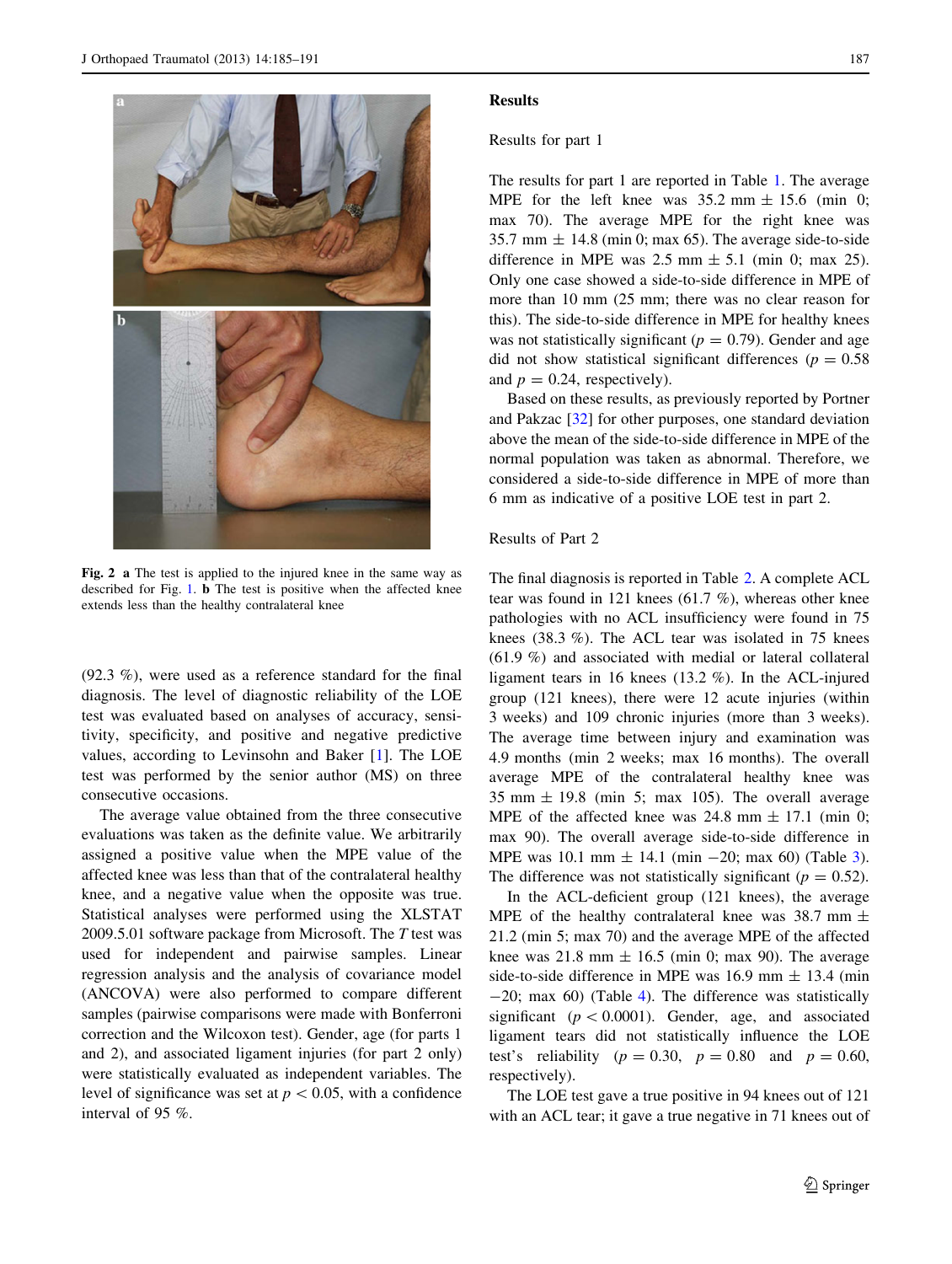<span id="page-3-0"></span>Table 1 Part 1. The average difference in MPE of 2.5 mm between the right and the left knee in the healthy population was not statistically significant  $(p = 0.79)^{\degree}$ 

| 100 healthy<br>individuals | Mean values of<br>$MPE$ (mm) | Standard<br>deviation | Range<br>(mm) |
|----------------------------|------------------------------|-----------------------|---------------|
| Left knee                  | 35.2                         | 15.6                  | $0 - 70$      |
| Right knee                 | 35.7                         | 14.8                  | $0 - 65$      |
| Side-to-side difference    | $2.5^*$                      | 5.1                   | $0 - 25$      |

Table 2 Part 2. Final diagnosis for all 196 patients enrolled in part 2

| Final diagnosis                               | N              | %              |
|-----------------------------------------------|----------------|----------------|
| Isolated ACL tear                             | 75             | 38.3           |
| Associated ACL tear                           | 46             | 23.4           |
| $ACL + MM$                                    | 25             | 54.2           |
| $ACL$ + grade 1 MCL                           | 12             | 26             |
| $ACL$ + grade 2 MCL + MM                      | 2              | 4.4            |
| $ACL + MM$ and $LM$                           | $\overline{2}$ | 4.4            |
| $ACL + LM$                                    | 2              | 4.4            |
| $ACL$ + patellar instability                  | 1              | 2.2            |
| $ACL + LCL$                                   | 1              | 2.2            |
| $ACL + grade 2 MCL + MM$ and LM               | 1              | 2.2            |
| Other knee pathology with no ACL tear         | 75             | 38.3           |
| MМ                                            | 36             | 48             |
| LM                                            | 8              | 10.6           |
| Patellar tendon tendinopathy                  | 4              | 5.3            |
| Medial compartment osteoarthritis             | 4              | 5.3            |
| Patellar instability                          | 3              | $\overline{4}$ |
| Anterior knee pain                            | 3              | 4              |
| Iliotibial band friction                      | 2              | 2.6            |
| Synovitis                                     | 2              | 2.6            |
| Osteochondritis of the medial femoral condyle | $\overline{2}$ | 2.6            |
| Grade $2 MCL + MM$                            | 2              | 2.6            |
| Grade 2 MCL                                   | 2              | 2.6            |
| Osteoarthritis $+ MM$                         | 1              | 1.4            |
| Patellofemoral osteoarthritis                 | 1              | 1.4            |
| Quadriceps tendon tendinopathy                | 1              | 1.4            |
| Isolated LCP                                  | 1              | 1.4            |
| Grade 3 chondromalacia of the patella         | 1              | 1.4            |
| Loose body                                    | 1              | 1.4            |
| Proximal tibiofibular joint sprain            | 1              | 1.4            |
| Total                                         | 196            | 100            |

There were 75 isolated ACL ruptures and 46 associated ACL ruptures ACL anterior cruciate ligament, LCM medial collateral ligament, LCL lateral collateral ligament, PCL posterior cruciate ligament, MM medial meniscus, LM lateral meniscus

75 without an ACL tear; it gave a false positive in 4 knees out of 75 without an ACL tear, and a false negative in 27 knees out of 121 with an ACL tear (3 or 25 % of acute ACL injuries and 24 or 22 % of chronic ACL injuries)

(Table [5\)](#page-4-0). The accuracy of the LOE test was 84.1 %, its specificity was 94.7 %, its sensitivity was 77.6 %, its positive predictive value was 95.9 %, and its negative predictive value was 72.4 % (Table [6](#page-4-0)).

# Discussion

An accurate clinical diagnosis of a pathological condition is a crucial step in medical practice before deciding on an appropriate therapeutic strategy. The same is obviously applicable to the clinical diagnosis of the ACL-insufficient knee. The aim of this prospective study was to evaluate the reliability of a new clinical test, which we termed the LOE test, for the diagnosis of an ACL-insufficient knee. The strength of this study was its prospective blind design. Clearly any information regarding patient history, the injured side, and clinical examinations could bias the examiner, when the goal of the research was to establish the accuracy of a clinical test  $[13, 17, 33]$  $[13, 17, 33]$  $[13, 17, 33]$  $[13, 17, 33]$  $[13, 17, 33]$  $[13, 17, 33]$ . Surprisingly, we found only one prospective, controlled, blind study on the accuracy of the clinical examination of ligament injuries in the literature [[33\]](#page-6-0).

The weakness of this study was the lack of interobserver and intra-observer analyses between experienced and inexperienced orthopedic surgeons, which could introduce a systematic bias, and the lack of proven pathomechanics for the LOE test. However, we did not include inter-observer and intra-observer analyses because it is physically very easy for inexperienced young orthopedic surgeons and physical therapists to perform the LOE test, as we found during several years of daily practice.

The LOE test, which simply involves the passive maximum extension of the knee, has some advantages over most common tests: it does not need any expertise from the examiner, and it does not seem to be affected by either the particular conditions of the patients (grade of relaxation or size of the thigh), by the hand size of the examiner (in contrast to what has been reported for the Lachman test and dynamic tests [[7,](#page-6-0) [12–14](#page-6-0), [16](#page-6-0), [17,](#page-6-0) [26](#page-6-0), [33\]](#page-6-0)), or by the concomitant presence of an associated tear of the medial collateral ligament, which dramatically decreases the sensitivity of the pivot shift test, as previously reported by Jonsson et al. [[4\]](#page-6-0), Lucie et al. [\[22](#page-6-0)], and Jakob et al. [[21\]](#page-6-0).

The lack of a validated biomechanical explanation of the pathomechanics of the LOE test is also a weakness of this study, and one that should be addressed by performing a deep clinical and experimental investigation. Nevertheless, many of the common clinical tests for an ACL tear have been described in the literature with no clear pathomechanical explanation  $[2, 10, 11, 18–20, 23]$  $[2, 10, 11, 18–20, 23]$  $[2, 10, 11, 18–20, 23]$  $[2, 10, 11, 18–20, 23]$  $[2, 10, 11, 18–20, 23]$  $[2, 10, 11, 18–20, 23]$  $[2, 10, 11, 18–20, 23]$  $[2, 10, 11, 18–20, 23]$  $[2, 10, 11, 18–20, 23]$ . This is particularly true for the Lachman test, the pivot shift phenomenon, and the fibula head sign described by Al-Duri [[23\]](#page-6-0). Torg [[10\]](#page-6-0), in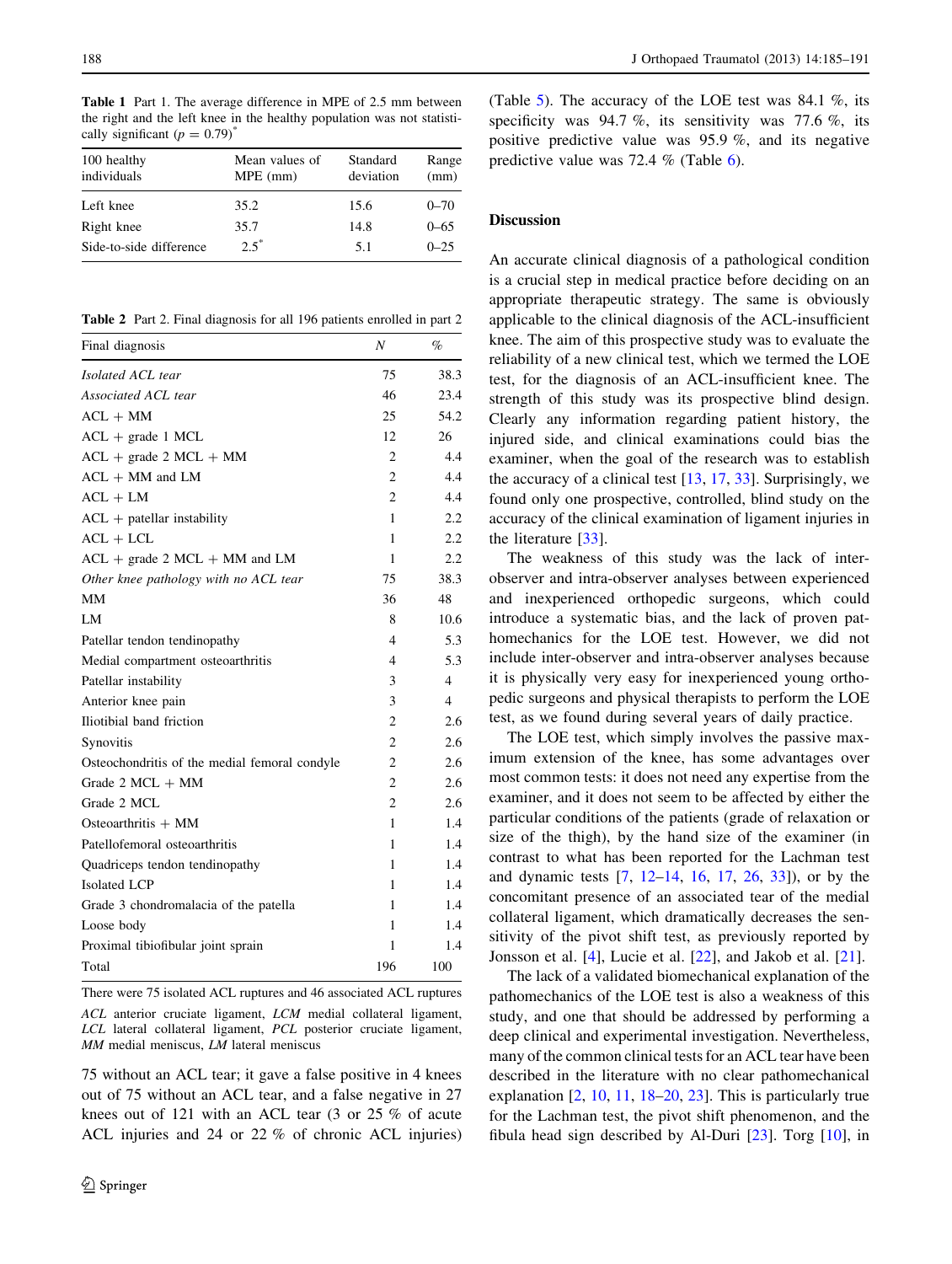<span id="page-4-0"></span>Table 3 Part 2. The overall average MPE side-to-side difference of 10 mm was not statistically significant ( $p = 0.524$ )<sup>\*</sup>

| 196 patients               | Mean values of<br>$MPE$ (mm) | Standard<br>deviation | Range<br>(mm) |
|----------------------------|------------------------------|-----------------------|---------------|
| Healthy knee               | 35.                          | 19.8                  | $5 - 105$     |
| Injured knee               | 24.8                         | 17.1                  | $0 - 90$      |
| Side-to-side<br>difference | $10.1^*$                     | 14.1                  | $-20$ to 60   |

Table 4 Part 2. The average side-to-side difference in MPE of 16.9 mm in the ACL-deficient group (121 knees) was statistically significant  $(p<0.0001)^{n}$ 

| 121 ACL-injured<br>patients | Average MPE<br>(mm) | Standard<br>deviation | Range<br>(mm) |
|-----------------------------|---------------------|-----------------------|---------------|
| Healthy knee                | 38.7                | 21.2                  | $5 - 70$      |
| Injured knee                | 21.8                | 16.5                  | $0 - 90$      |
| Side-to side-<br>difference | $16.9*$             | 13.4                  | $-20$ to 60   |

Table 5 LOE test. True-positive, true-negative, false-positive, and false-negative cases

|                | No     | %    |
|----------------|--------|------|
| True positive  | 94/121 | 77.7 |
| True negative  | 71/75  | 94.7 |
| False positive | 4/75   | 5.3  |
| False negative | 27/121 | 22.3 |
|                |        |      |

Table 6 LOE test. Levels of sensitivity, specificity, and accuracy, as well as its positive predictive value (PPV) and negative predictive value (NPV)

| Sensitivity | Specificity | Accuracy | <b>PPV</b> | <b>NPV</b> |
|-------------|-------------|----------|------------|------------|
| 77.7%       | $94.7 \%$   | 84.1 $%$ | 95.9%      | 72.4 %     |

describing the Lachman test, suggested that the posterior horn of the medial meniscus could provide more falsenegative cases at 70 $\degree$  of flexion rather than at 20 $\degree$  of flexion, but he did not prove it. The pathomechanics of the pivot shift phenomenon, many years after his description, are still controversial.

Recently, Claes and Bellemans, in a video on [vumedi.com](http://vumedi.com) entitled The Pivot Shift Unraveled. Why We Disagree with Dr Fu, tried to explain why some ACL-insufficient knees have a large pivot shift while others do not. They stated that the reason for the pivot shift positivity is not the ACL tear itself but the ACL tear associated with the anterolateral ligament (ALL) lesion, introducing a new pathomechanical explanation of the pivot shift test. Al-Duri [[23](#page-6-0)] stated that the prominence of the fibular head in ACL-insufficient knees could arise from some degree of internal rotation in such cases, but he did not prove it. At present, we can only hypothesize about the LOE test's pathomechanics as reported above, which should be confirmed. The reliabilities of the Lachman test and dynamic tests are still controversial in the literature [\[3–9,](#page-6-0) [12–17,](#page-6-0) [21](#page-6-0), [22,](#page-6-0) [25,](#page-6-0) [26](#page-6-0), [33,](#page-6-0) [34\]](#page-6-0).

The reasons for this discrepancy are probably the high heterogeneity of the population included in the studies (which makes it difficult to compare outcomes), and even more the different levels of clinical skill needed to perform them [\[13](#page-6-0), [16,](#page-6-0) [17](#page-6-0), [33\]](#page-6-0). Sholten et al. [\[17](#page-6-0)] reported a systematic review of the reliability of the most common diagnostic tests for the diagnosis of ACL tears, basing it on 1,090 scientific papers. Seventeen papers met the inclusion criteria established by the authors. The anterior drawer test showed a range of sensitivity from 0.18 to 0.92 (pooled sensitivity 0.62) and a range of specificity from 0.78 to 0.98 (pooled specificity 0.88). The Lachman test showed a range of sensitivity from 0.63 to 0.93 (pooled sensitivity 0.86) and a range of specificity from 0.55 to 0.99 (pooled specificity 0.91).

The pivot shift test showed a range of sensitivity from 0.18 to 0.92 and a range of specificity from 0.97 to 0.99 (pooled data were not available). Similarly, Benjaminse et al. [\[13](#page-6-0)] published a meta-analysis on the reliability of the same tests reported by Sholten et al. [\[17](#page-6-0)]. Twenty-eight scientific papers were included. They found a similar pooled sensitivity and pooled specificity for the Lachman test (0.85 and 0.94, respectively) but not for the pivot shift test and the anterior drawer test. They reported a pooled sensitivity of 0.24 for the pivot shift test and a higher pooled sensitivity and specificity for the anterior drawer test (0.92 and 0.91, respectively), even for chronic cases only. In a retrospective study on the accuracy of ACL clinical examination in a multidisciplinary sports medicine setting, after reviewing therapists, physicians, and orthopedic surgeons' charts, Peeler et al. [\[16](#page-6-0)] reported only moderate levels of inter-rater reliability.

The Lachman test showed the highest level of sensitivity when administered by orthopedic surgeons (86 %), whereas it varied greatly among other clinician groups (15–87 %). This study clearly indicates that accuracy in common ACL clinical tests is very sensitive to the physician's skill, especially in retrospective studies and nonblinded prospective ones, in which knowledge of the patient's history and affected side emphasizes the test's reliability [[33\]](#page-6-0).

The difficulty involved in performing the Lachman test and dynamic tests is well known, and is extensively described in the literature. Some modifications of the Lachman test have been introduced in an attempt to avoid false positives and false negatives. One of the most common problems leading to a false-negative Lachman test is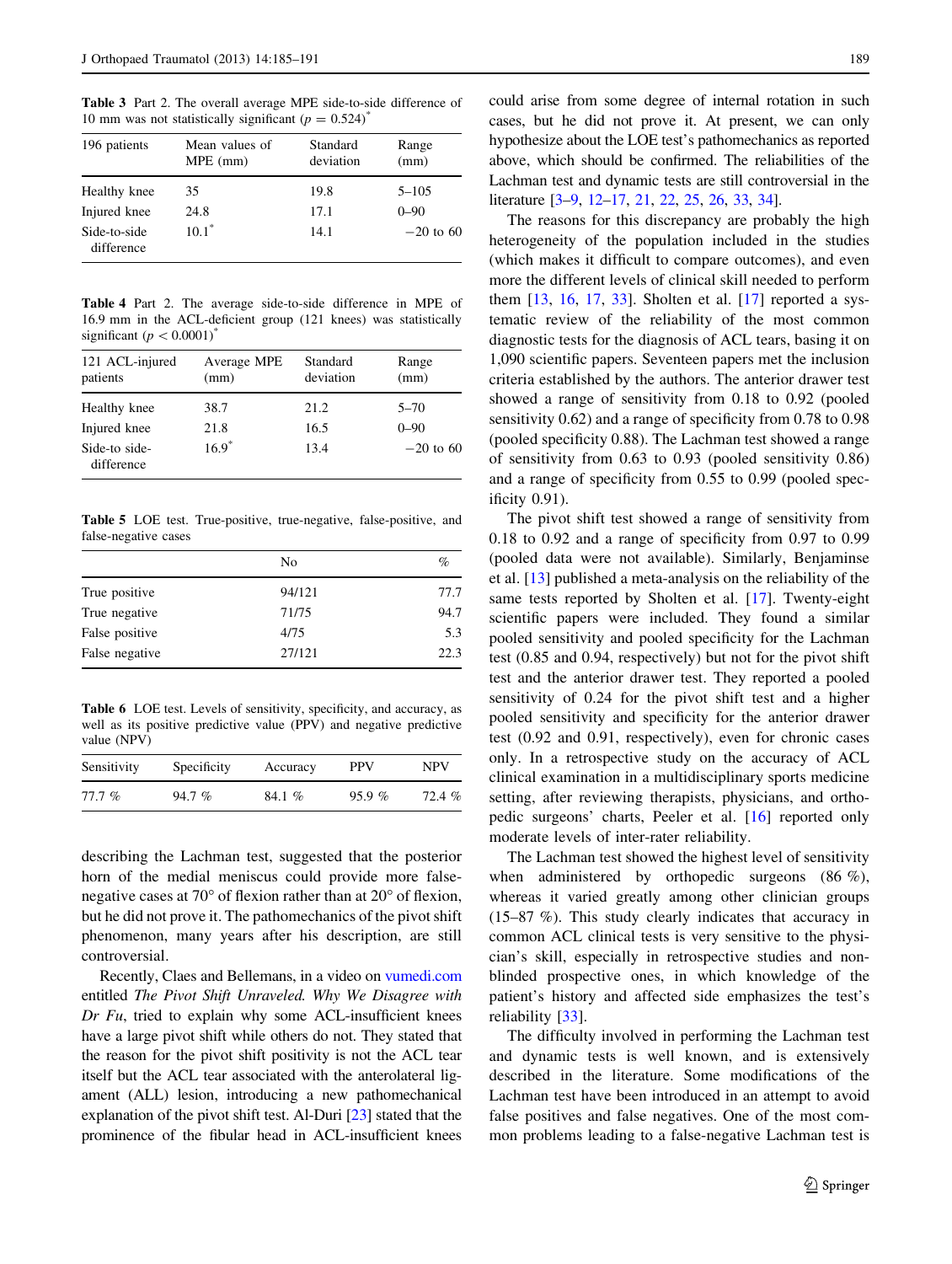related to the size of the clinician's hands compared to the patient's thigh girth [\[7](#page-6-0), [12](#page-6-0), [14,](#page-6-0) [26\]](#page-6-0).

To avoid this problem, Wroble and Lindenfeld [[29\]](#page-6-0) introduced the ''stabilized Lachman test,'' in which the patient's thigh is supported on a bolster. They reported better reproducibility of the test due to better control over tibial rotation and a fixed knee flexion angle during the examination. In 1995 [[26\]](#page-6-0), Draper and Schulthies described the ''alternate Lachman test'' as a modification of the "prone Lachman test" first introduced by Feagin [\[27](#page-6-0)]. They found that the sensitivity of the standard Lachman test was 28 %, that of the anterior drawer test was 59 %, while that of the alternate Lachman test was 78 % in subjects with large thigh girths (more than 43 cm). Adler et al. [\[12](#page-6-0)] introduced the ''drop leg Lachman test,'' and showed that this test was more sensitive than the standard Lachman test in bulky patients.

In order to avoid contracture in acute cases or in anxious patients, Wirth and Artmann [[28\]](#page-6-0) and Cross et al. [[24\]](#page-6-0) introduced the ''active Lachman test'' and the ''no-touch Lachman test,'' respectively, in which the examiner observes the anterior subluxation of the tibia on the femur during an active contraction of the quadriceps at  $30-40^{\circ}$  of knee flexion, without touching the patient. The Lachman test is also reported in the literature to give a false positive in cases of posterior cruciate ligament injury that cause the tibia to sag posteriorly on the femur [[25,](#page-6-0) [34](#page-6-0)]. Many papers in the literature describe the reliability of common clinical tests performed on patients under general anesthesia, which contributes to the conflicting conclusions regarding the reliability of common clinical tests reported in the literature.

Katz and Fingeroth [\[5](#page-6-0)] reported retrospective evaluations of the reliability of the Lachman test, the anterior drawer test, and the pivot shift test in 85 patients under general anesthesia. They found 9 acute ACL tears and 13 chronic ACL tears. In the acute ACL tears, the pivot shift test was the most sensitive test (0.89), followed by the Lachman test (0.78). The anterior drawer test was the least sensitive test (0.22). In cases with chronic ACL tears, the sensitivities of the Lachman test and the pivot shift test were both 0.85, and that of the anterior drawer test was 0.54. All of the tests had specificities of more than 0.95 % in both groups. Donaldson et al. [[15\]](#page-6-0) found that the pivot shift test initially registered a true positive rate of only 35 %, as compared to 98 % under anesthesia, while the Lachman test was almost 100 % specific in awake patients affected by an acute ACL tear.

Similar outcomes were reported by Decker and Ruf [[3\]](#page-6-0) in a prospective trial including 108 patients, and by Sandberg et al. [[9\]](#page-6-0) and Kim and Kim [[6\]](#page-6-0) in two retrospective trials encompassing 182 and 147 knees, respectively. It is not surprising that the pivot shift test achieves

the highest sensitivity and specificity levels under general anesthesia, even more than those of the Lachman test. Clearly, general anesthesia involves a particular condition of artificially induced relaxation that does not reflect that encountered in daily clinical practice and thus does not reproduce the test's reliability under normal circumstances in awake patients.

To our knowledge, only one new clinical sign of the ACL-insufficient knee has been reported in the last 20 years: by Zaid Al-Duri in 1992 [\[23](#page-6-0)]. He reported that an abnormal prominence of the fibular head in extension was present in 100 % of 13 consecutive patients affected by ACL tears. Considering that this test was described as the most reliable test for clinically diagnosing the ACLinsufficient knee, this test is utilized surprisingly infrequently in the literature and in worldwide clinical practice. We have applied the fibular head sign in 50 consecutive documented cases of ACL tear before surgery, and we obtained a true positive rate of only 24 %.

In conclusion, the low incidence of false positives (5.3 %) implies that the LOE test has high specificity (94.7 %), very similar to that reported in the literature for the Lachman test and the pivot shift test. The relatively high incidence of false negatives (22.3 %) means that the LOE test is only fairly sensitive (77.7 %). Nevertheless, the LOE test's sensitivity is relatively high compared to the sensitivity of the pivot shift test reported in the literature [\[8](#page-6-0), [13\]](#page-6-0).

Furthermore, the LOE test reliability was not affected by a concomitant medial collateral ligament injury, as described in the literature for the pivot shift test [\[15](#page-6-0), [21,](#page-6-0) [22](#page-6-0)], or by the relative size of the examiner's hands compared to the patient's thigh girth, as described for the Lachman test [[7,](#page-6-0) [12,](#page-6-0) [14,](#page-6-0) [26\]](#page-6-0). We believe that the LOE test could be a useful tool for achieving better accuracy in the diagnosis of the ACL-insufficient knee when common tests are difficult to perform on anxious patients or during the examination of large patients by small-handed clinicians. Although the LOE test could be invalidated by mechanical or painful conditions that limit knee extension, such as most acute knee injuries, it could be used and included in the routine clinical evaluation of knee injuries.

Acknowledgments We thank Mr. Luigi Minerba for his invaluable help with statistics.

Conflict of interest None.

Ethical standards The authors declare that all persons gave their informed consent prior to their inclusion in the study. The study was authorized by the local ethical committee and was performed in accordance with the ethical standards of the 1964 Declaration of Helsinki as revised in 2000.